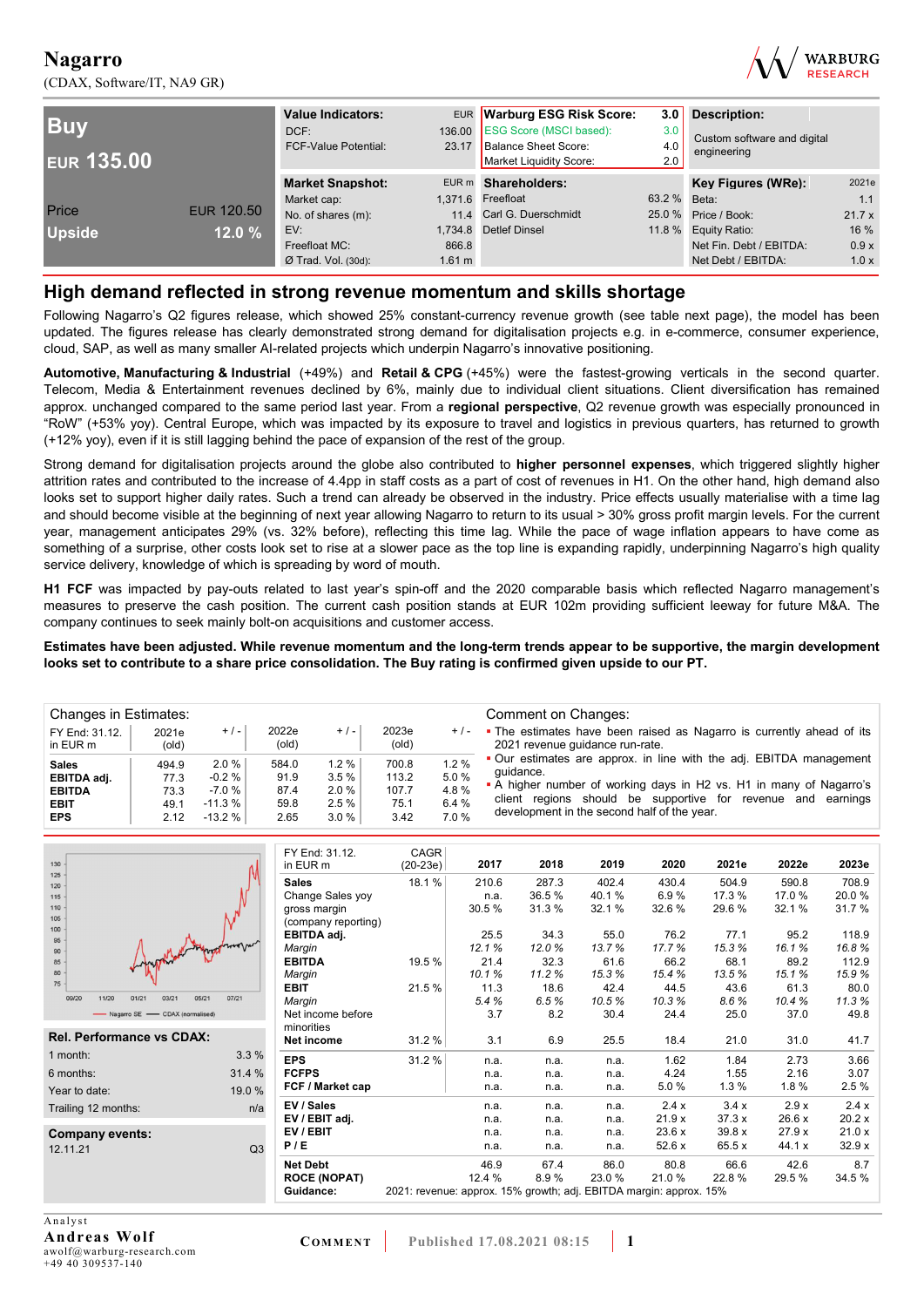

| <b>Nagarro - Q2 2021</b>         |               |               |          |               |               |          |  |  |  |  |  |  |
|----------------------------------|---------------|---------------|----------|---------------|---------------|----------|--|--|--|--|--|--|
| in EUR m                         | Q2/21         | Q2/20         | yoy      | 6M/21         | 6M/20         | yoy      |  |  |  |  |  |  |
| <b>Sales</b>                     | 127.3         | 105.1         | 21.1%    | 243.0         | 216.0         | 12.5%    |  |  |  |  |  |  |
| <b>EBITDA adjusted</b><br>margin | 19.0<br>14.9% | 21.0<br>20.0% | $-9.8%$  | 37.5<br>15.4% | 35.7<br>16.5% | 5.1%     |  |  |  |  |  |  |
| <b>EBITDA</b><br>margin          | 15.4<br>12.1% | 21.0<br>20.0% | $-26.9%$ | 32.7<br>13.5% | 35.7<br>16.5% | $-8.4%$  |  |  |  |  |  |  |
| <b>EBIT</b><br>margin            | 9.6<br>7.5%   | 26.5<br>25.2% | $-63.7%$ | 21.4<br>8.8%  | 35.7<br>16.5% | $-40.1%$ |  |  |  |  |  |  |
| <b>EPS in EUR</b>                | 0.36          | 2.69          | $-86.6%$ | 0.92          | 35.69         | $-97.4%$ |  |  |  |  |  |  |

- At constant currencies, Q2 revenue growth was 25% due to increasing requirement for new and upgraded digital services and products as a reaction to the Covid-19 pandemic. Furthermore, the lockdowns had exposed many companies to remote working experiences supporting the purchase of digital services from other countries.
- Adj. EBITDA decline reflects the fact that last year's Q2 benefitted from salary reductions as the Covid pandemic was evolving while this year's Q2 reflected hiring constrains
- IFRS-EBITDA was also impacted by costs associated with the rollover of noncontrolling interests (EUR 1.8m).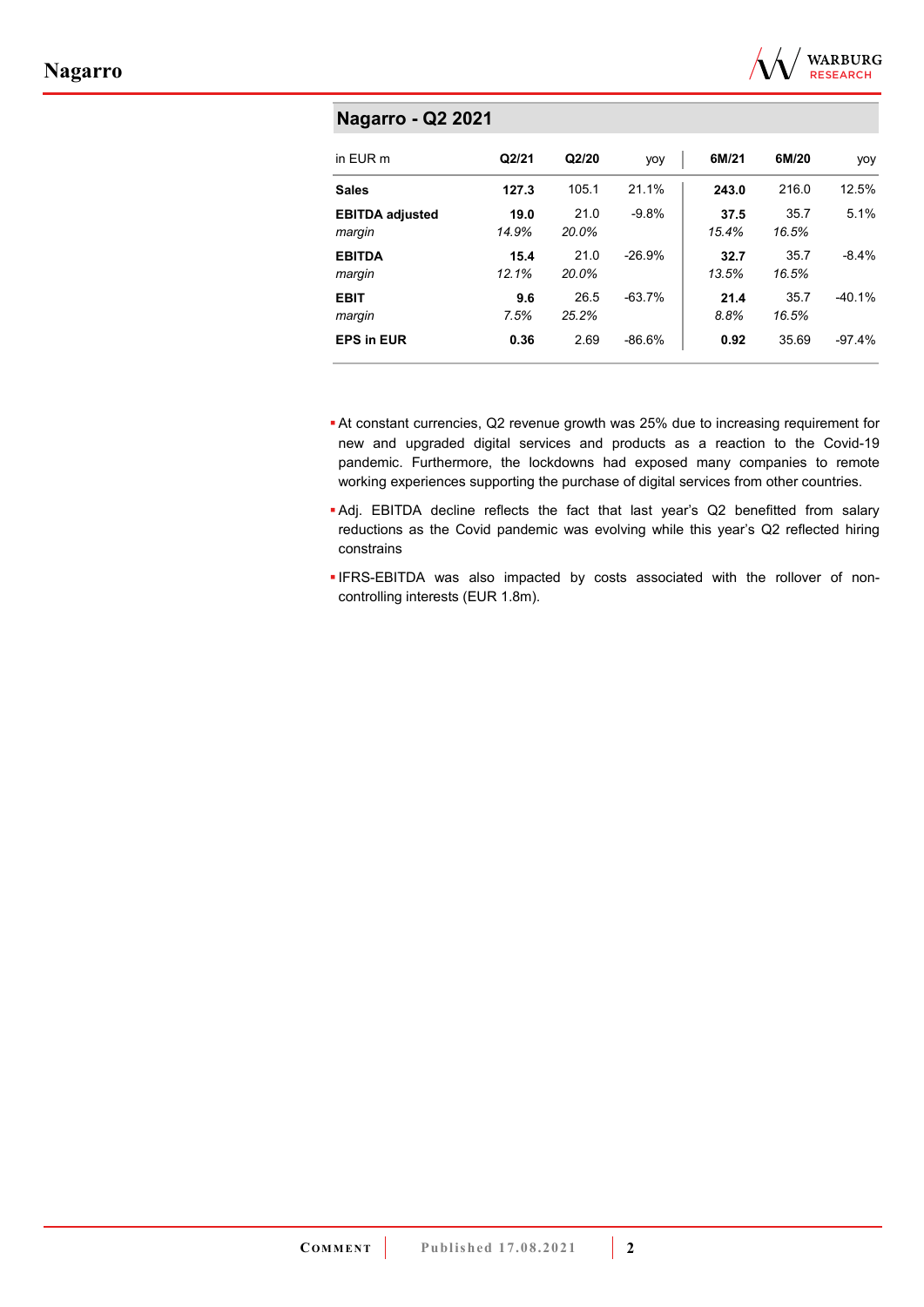



### **Company Background**

- Nagarro provides technology and custom software development services for digital transformation...
- ...with a focus on disruptive technologies such as artificial intelligence, big data, and internet of things.
- Complementary business fields such as managed services, e-commerce solutions or ERP consulting complete the offering.
- While the majority of revenue is generated in higher price countries, Nagarro is able to serve this demand with access to experts in regions associated with lower costs.

## **Competitive Quality**

- Nagarro is a trusted and valued digitalisation partner developing tailor-made software to achieve competitive differentiation for its clients.
- Technological focus and expertise position the company as an IT engineering expert rather than a consulting or services company.
- Proprietary software Ginger supports collaboration, a decentralised organisational structure which provides access to IT talent and enables Nagarro to serve both, small and large companies around the globe.
- Organizational design and processes allow Nagarro to cross-fertilize knowledge across the global organisation and adapt quickly to new technologies and client needs with lean and agile teams and short time-to-market.
- Access to scarce IT specialists: Nagarro's approx. 8,000 IT experts e.g. in India, China or Romania have a strong footprint in futureoriented technologies such as cloud, AI, IoT, deep learning or big data.

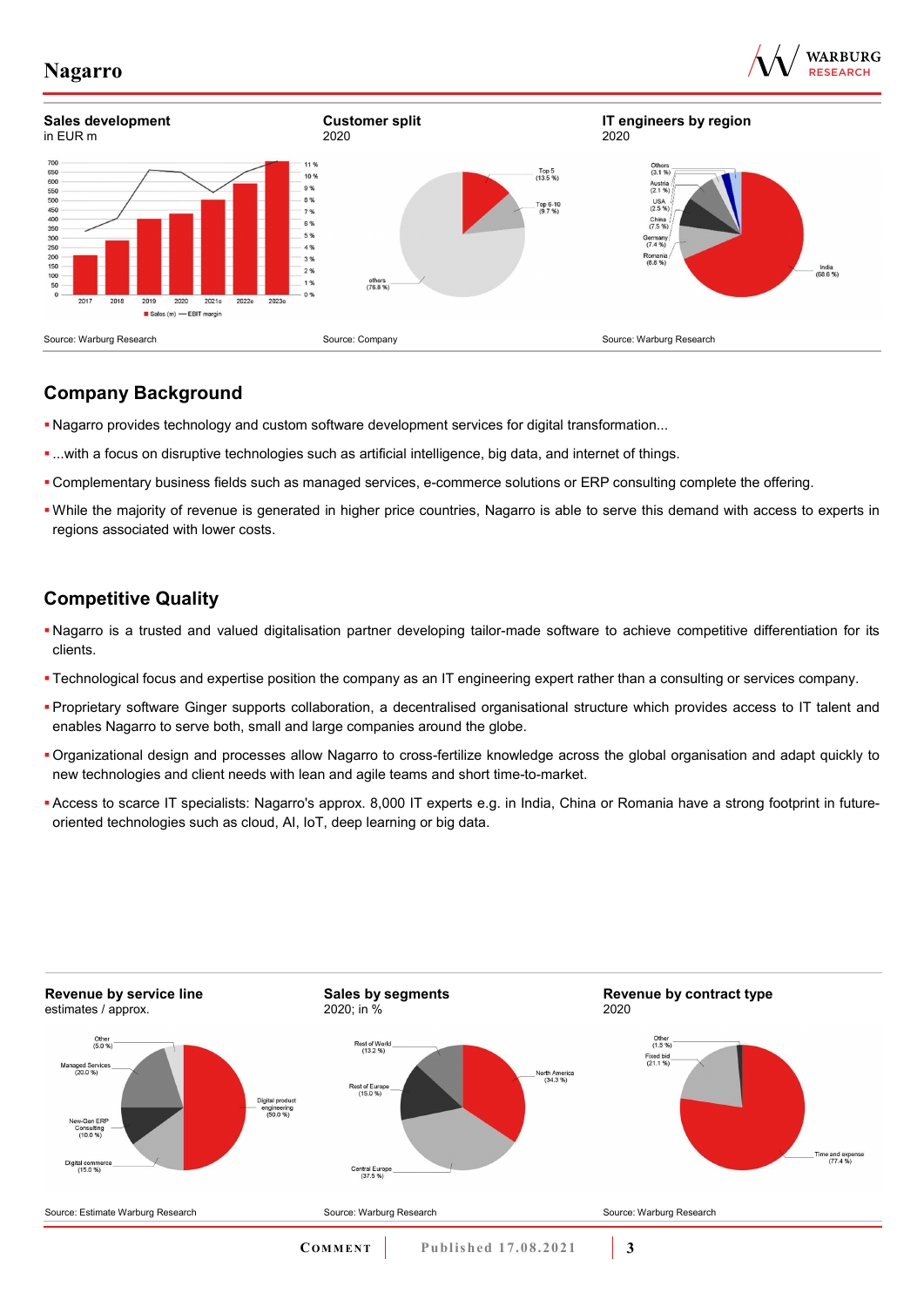

| DCF model                      |         |                          |                           |       |       |         |                     |                              |                            |         |             |                   |                       |             |
|--------------------------------|---------|--------------------------|---------------------------|-------|-------|---------|---------------------|------------------------------|----------------------------|---------|-------------|-------------------|-----------------------|-------------|
|                                |         | Detailed forecast period |                           |       |       |         |                     |                              | <b>Transitional period</b> |         |             |                   |                       | Term. Value |
| Figures in EUR m               | 2021e   | 2022e                    | 2023e                     | 2024e | 2025e | 2026e   | 2027e               | 2028e                        | 2029e                      | 2030e   | 2031e       | 2032e             | 2033e                 |             |
| Sales                          | 504.9   | 590.8                    | 708.9                     | 815.3 | 930.2 | 1,053.5 | 1,184.7             | 1,323.5                      | 1,469.2                    | 1,621.2 | 1,778.9     | 1,941.6           | 1,980.4               |             |
| Sales change                   | 17.3%   | 17.0%                    | 20.0%                     | 15.0% | 14.1% | 13.3%   | 12.5%               | 11.7%                        | 11.0%                      | 10.3%   | 9.7%        | 9.1%              | 2.0%                  | 2.0%        |
| <b>EBIT</b>                    | 43.6    | 61.3                     | 80.0                      | 90.5  | 103.3 | 116.9   | 131.5               | 146.9                        | 163.1                      | 180.0   | 197.5       | 215.5             | 219.8                 |             |
| EBIT-margin                    | 8.6%    | 10.4%                    | 11.3%                     | 11.1% | 11.1% | 11.1%   | 11.1%               | 11.1%                        | 11.1%                      | 11.1%   | 11.1%       | 11.1%             | 11.1%                 |             |
| Tax rate (EBT)                 | 32.0%   | 32.0%                    | 32.0%                     | 32.0% | 32.0% | 32.0%   | 32.0%               | 32.0%                        | 32.0%                      | 32.0%   | 32.0%       | 32.0%             | 32.0%                 |             |
| <b>NOPAT</b>                   | 29.6    | 41.7                     | 54.4                      | 61.5  | 70.2  | 79.5    | 89.4                | 99.9                         | 110.9                      | 122.4   | 134.3       | 146.6             | 149.5                 |             |
| Depreciation                   | 24.6    | 27.9                     | 32.9                      | 9.0   | 9.3   | 10.5    | 11.8                | 13.2                         | 14.7                       | 16.2    | 17.8        | 19.4              | 21.8                  |             |
| in % of Sales                  | 4.9%    | 4.7%                     | 4.6%                      | 1.1%  | 1.0%  | 1.0%    | 1.0%                | 1.0%                         | 1.0%                       | 1.0%    | 1.0%        | 1.0%              | 1.1%                  |             |
| Changes in provisions          | 0.5     | 0.5                      | 1.0                       | 1.2   | 1.3   | 1.4     | 1.5                 | 1.6                          | 1.6                        | 1.7     | 1.8         | 1.8               | 0.4                   |             |
| Change in Liquidity from       |         |                          |                           |       |       |         |                     |                              |                            |         |             |                   |                       |             |
| - Working Capital              | 8.8     | 10.4                     | 16.3                      | 20.1  | 13.8  | 14.8    | 15.8                | 16.6                         | 17.5                       | 18.2    | 18.9        | 19.5              | 4.7                   |             |
| - Capex                        | 4.0     | 5.4                      | 6.5                       | 9.0   | 10.2  | 11.6    | 13.0                | 14.6                         | 16.2                       | 17.8    | 19.6        | 21.4              | 21.8                  |             |
| Capex in % of Sales            | 0.8%    | 0.9%                     | 0.9%                      | 1.1%  | 1.1%  | 1.1%    | 1.1%                | 1.1%                         | 1.1%                       | 1.1%    | 1.1%        | 1.1%              | 1.1%                  |             |
| Other                          | 20.7    | 24.2                     | 29.1                      | 0.0   | 0.0   | 0.0     | 0.0                 | 0.0                          | 0.0                        | 0.0     | 0.0         | 0.0               | 0.0                   |             |
| Free Cash Flow (WACC<br>Model) | 21.2    | 30.1                     | 36.4                      | 42.7  | 56.8  | 65.1    | 74.0                | 83.5                         | 93.6                       | 104.2   | 115.4       | 126.9             | 145.3                 | 148         |
| PV of FCF                      | 21.2    | 28.1                     | 31.8                      | 34.9  | 43.4  | 46.4    | 49.3                | 52.1                         | 54.5                       | 56.8    | 58.7        | 60.4              | 64.6                  | 1,323       |
| share of PVs                   |         | 4.21 %                   |                           |       |       |         |                     | 27.06 %                      |                            |         |             |                   |                       | 68.73%      |
| Model parameter                |         |                          |                           |       |       |         |                     | Valuation (m)                |                            |         |             |                   |                       |             |
| Derivation of WACC:            |         |                          | Derivation of Beta:       |       |       |         |                     | Present values 2033e         |                            | 602     |             |                   |                       |             |
|                                |         |                          |                           |       |       |         |                     | <b>Terminal Value</b>        |                            | 1,323   |             |                   |                       |             |
| Debt ratio                     | 11.00 % |                          | <b>Financial Strength</b> |       |       | 1.10    |                     | <b>Financial liabilities</b> |                            | 183     |             |                   |                       |             |
| Cost of debt (after tax)       | 2.4 %   |                          | Liquidity (share)         |       |       | 1.10    |                     | <b>Pension liabilities</b>   |                            |         | 6           |                   |                       |             |
| Market return                  | 7.00 %  |                          | Cyclicality               |       |       | 1.10    |                     | Hybrid capital               |                            |         | $\mathbf 0$ |                   |                       |             |
| Risk free rate                 | 1.50 %  |                          | Transparency              |       |       | 1.10    |                     | Minority interest            |                            | 297     |             |                   |                       |             |
|                                |         |                          | Others                    |       |       | 1.10    |                     | Market val. of investments   |                            |         | $\mathbf 0$ |                   |                       |             |
|                                |         |                          |                           |       |       |         | Liquidity           |                              |                            | 108     |             | No. of shares (m) |                       | 11.4        |
| <b>WACC</b>                    | 6.98%   |                          | <b>Beta</b>               |       |       | 1.10    | <b>Equity Value</b> |                              |                            | 1,548   |             |                   | Value per share (EUR) | 136.02      |

### **Sensitivity Value per Share (EUR)**

|                   | <b>Terminal Growth</b> |        |        |        |                                      |        |        |               |                  | Delta EBIT-margin |         |        |                                                   |        |               |        |
|-------------------|------------------------|--------|--------|--------|--------------------------------------|--------|--------|---------------|------------------|-------------------|---------|--------|---------------------------------------------------|--------|---------------|--------|
| <b>Beta</b> WACC  | 1.25%                  | 1.50%  |        |        | $1.75\%$ 2.00 % 2.25 % 2.50 % 2.75 % |        |        |               | <b>Beta</b> WACC | $-1.5$ pp         | -1.0 pp |        | $-0.5$ pp $+0.0$ pp $+0.5$ pp $+1.0$ pp $+1.5$ pp |        |               |        |
| $1.30\quad 8.0\%$ | 93.38                  | 96.35  | 99.56  | 103.03 | 106.81                               | 110.93 | 115.45 | $1.30\ 8.0\%$ |                  | 82.67             | 89.45   | 96.24  | 103.03                                            | 109.82 | 116.61        | 123.39 |
| 1.20 $7.5\%$      | 105.94                 | 109.61 | 113.61 | 117.97 | 122.74                               | 128.00 | 133.81 | 1.20 $7.5\%$  |                  | 95.50             | 102.99  | 110.48 | 117.97                                            | 125.46 | 132.95        | 140.44 |
| 1.15 $7.2\%$      | 113 05                 | 117.16 | 121.64 | 126.55 | 131.95                               | 137.93 | 144 57 | 1.15 $7.2\%$  |                  | 102.87            | 110.76  | 118.66 | 126.55                                            | 134.44 | 142.34        | 150.23 |
| 1.10 $7.0\%$      | 120.81                 | 125.42 | 130.47 | 136.02 | 142.17                               | 149.00 | 156.63 | 1.10 $7.0\%$  |                  | 111 01            | 119.35  | 127.69 | 136.02                                            | 144.36 | 152.70        | 161.04 |
| 1.05 6.7 $%$      | 129.31                 | 134.50 | 140.21 | 146.53 | 153.56                               | 161.41 | 170 25 | 1.05 $6.7\%$  |                  | 120.04            | 12887   | 137.70 | 146.53                                            | 155.36 | 164.19        | 173.03 |
| 1.00 $6.5\%$      | 138.65                 | 144.53 | 151.03 | 158.25 | 166.33                               | 175.42 | 185.73 | 1.00 $6.5\%$  |                  | 130 11            | 139.49  | 148.87 | 158.25                                            | 167.63 | 177.01        | 186.39 |
| $0.90\quad 6.0\%$ | 160.42                 | 168.06 | 176.61 | 186.23 | 197.14                               | 209.61 | 224.02 | $0.90\ 6.0\%$ |                  | 154.16            | 164.85  | 175.54 | 186.23                                            | 196.92 | 207.60 218.29 |        |

**- Slight EBIT margin expansion anticipated** 

Other: IFRS 16 impact in the detailed forecast. Depreciation and capex at same levels thereafter.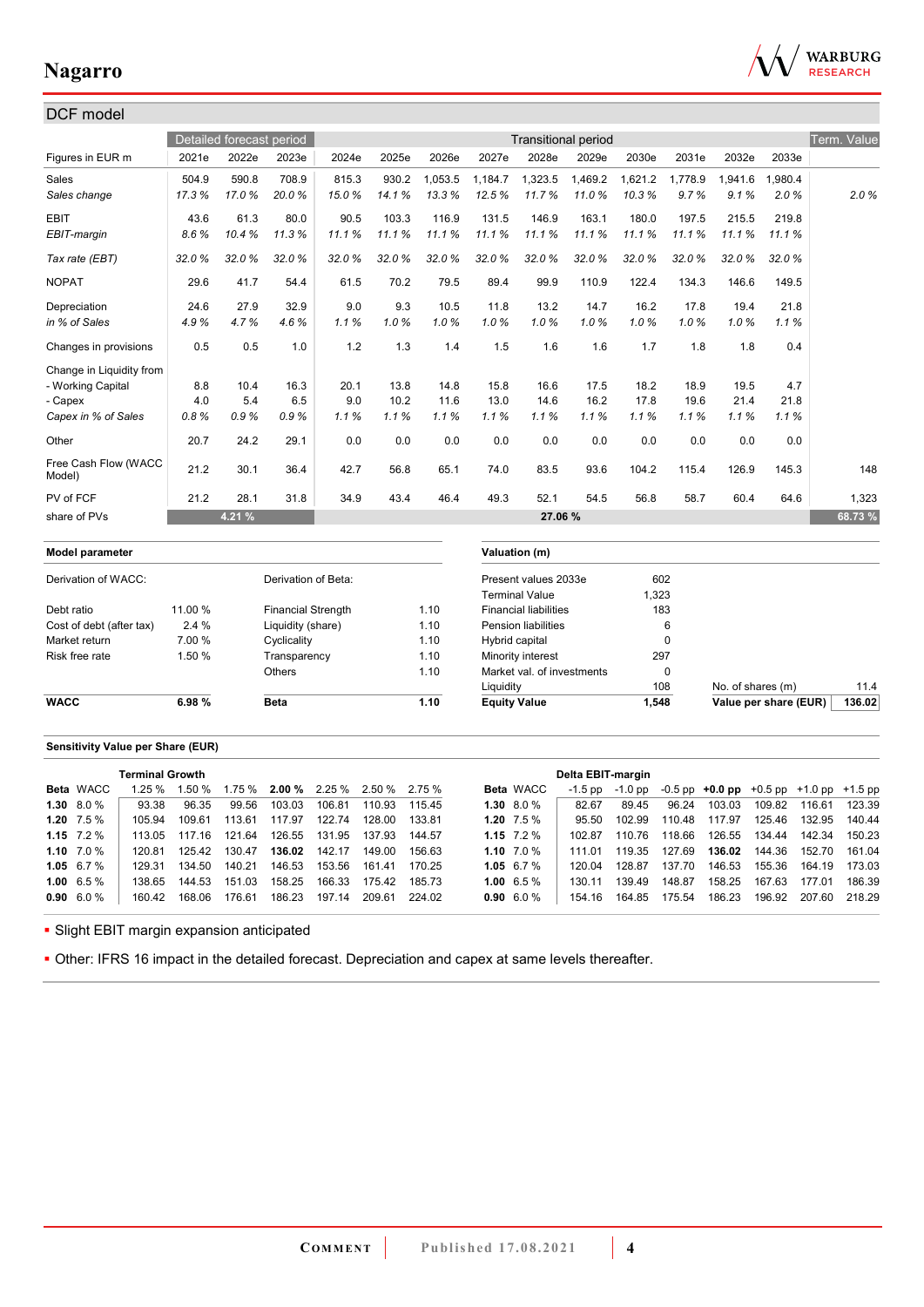

#### Valuation 2017 2018 2019 2020 2021e 2022e 2023e Price / Book n.a. n.a. n.a. 22.2 x 21.7 x 13.2 x 8.9 x Book value per share ex intangibles **n.a.** n.a. n.a. n.a. n.a. -5.54 -3.86 -0.31 3.96<br>EV / Sales 2.9 x 2.4 x 3.4 x 2.9 x 2.4 x EV / Sales n.a. n.a. n.a. 2.4 x 3.4 x 2.9 x 2.4 x EV / EBITDA n.a. n.a. n.a. 15.9 x 25.5 x 19.2 x 14.9 x EV / EBIT n.a. n.a. n.a. 23.6 x 39.8 x 27.9 x 21.0 x EV / EBIT adj.\* n.a. n.a. n.a. 21.9 x 37.3 x 26.6 x 20.2 x P / FCF n.a. n.a. n.a. 20.1 x 77.9 x 55.9 x 39.3 x P / E n.a. n.a. n.a. 52.6 x 65.5 x 44.1 x 32.9 x P / E adj.\* n.a. n.a. n.a. 52.6 x 65.5 x 44.1 x 32.9 x Dividend Yield n.a. n.a. n.a. n.a. n.a. n.a. n.a. FCF Potential Yield (on market EV) **n.a.** n.a. n.a. n.a. 3.0 % 1.8 % 2.5 % 3.2 % \*Adjustments made for: -

| <b>Company Specific Items</b>    |       |        |       |        |        |       |        |  |  |  |  |
|----------------------------------|-------|--------|-------|--------|--------|-------|--------|--|--|--|--|
|                                  | 2017  | 2018   | 2019  | 2020   | 2021e  | 2022e | 2023e  |  |  |  |  |
| gross profit (company reporting) | 64.2  | 89.9   | 129.1 | 140.2  | 149.4  | 189.7 | 224.5  |  |  |  |  |
| gross margin (company reporting) | 30.5% | 31.3 % | 32.1% | 32.6 % | 29.6 % | 32.1% | 31.7 % |  |  |  |  |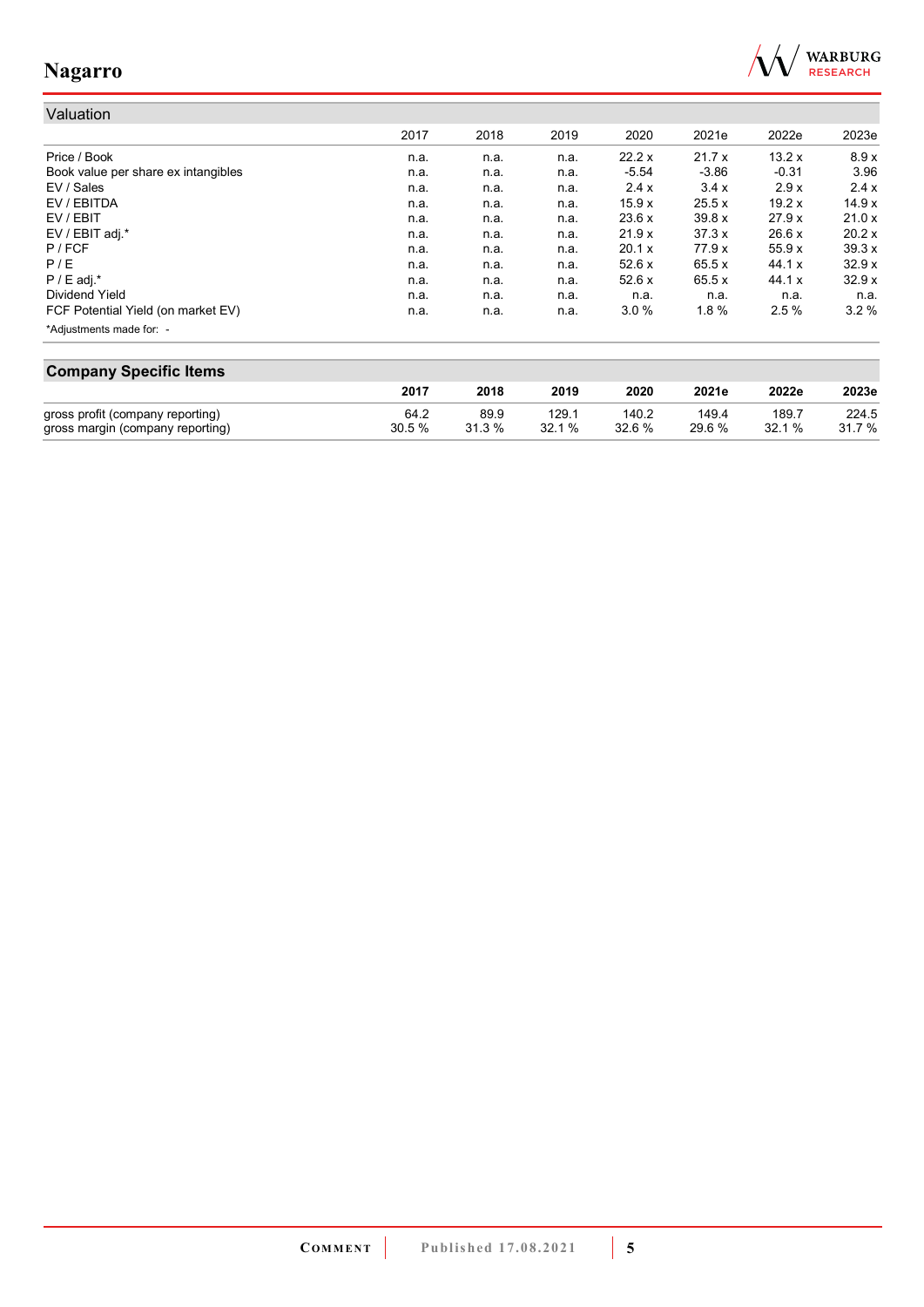

### **Consolidated profit & loss**

| In EUR m                                         | 2017   | 2018  | 2019  | 2020   | 2021e  | 2022e | 2023e |
|--------------------------------------------------|--------|-------|-------|--------|--------|-------|-------|
| <b>Sales</b>                                     | 210.6  | 287.3 | 402.4 | 430.4  | 504.9  | 590.8 | 708.9 |
| Change Sales yoy                                 | n.a.   | 36.5% | 40.1% | 6.9%   | 17.3 % | 17.0% | 20.0% |
| Increase / decrease in inventory                 | $-1.3$ | 0.0   | 0.0   | 0.0    | 0.0    | 0.0   | 0.0   |
| Own work capitalised                             | 0.0    | 0.5   | 0.9   | 0.3    | 1.0    | 1.5   | 1.9   |
| Material expenses                                | 31.6   | 39.9  | 49.1  | 49.2   | 57.1   | 65.0  | 80.1  |
| Personnel expenses                               | 128.0  | 179.8 | 254.7 | 271.7  | 328.2  | 378.1 | 446.6 |
| Other operating income                           | 6.3    | 2.4   | 12.7  | 11.6   | 6.0    | 7.0   | 8.0   |
| Other operating expenses                         | 34.6   | 37.4  | 49.8  | 53.3   | 55.5   | 62.0  | 73.7  |
| Unfrequent items                                 | 0.0    | 0.0   | 0.0   | 0.0    | 0.0    | 0.0   | 0.0   |
| <b>EBITDA</b>                                    | 21.4   | 32.3  | 61.6  | 66.2   | 68.1   | 89.2  | 112.9 |
| Margin                                           | 10.1%  | 11.2% | 15.3% | 15.4 % | 13.5%  | 15.1% | 15.9% |
| Depreciation of fixed assets                     | 7.3    | 10.4  | 15.7  | 16.9   | 20.9   | 24.4  | 29.3  |
| <b>EBITA</b>                                     | 14.1   | 21.9  | 45.9  | 49.3   | 47.3   | 64.8  | 83.6  |
| Amortisation of intangible assets                | 2.8    | 3.3   | 3.5   | 4.7    | 3.7    | 3.5   | 3.6   |
| Goodwill amortisation                            | 0.0    | 0.0   | 0.0   | 0.0    | 0.0    | 0.0   | 0.0   |
| <b>EBIT</b>                                      | 11.3   | 18.6  | 42.4  | 44.5   | 43.6   | 61.3  | 80.0  |
| Margin                                           | 5.4%   | 6.5%  | 10.5% | 10.3%  | 8.6%   | 10.4% | 11.3% |
| EBIT adj.                                        | 12.7   | 20.8  | 45.4  | 48.0   | 46.6   | 64.3  | 83.0  |
| Interest income                                  | 0.9    | 0.5   | 0.2   | 0.5    | 0.2    | 0.2   | 0.2   |
| Interest expenses                                | 3.9    | 4.6   | 5.5   | 7.3    | 7.0    | 7.0   | 7.0   |
| Other financial income (loss)                    | 0.0    | 0.0   | 0.0   | 0.0    | 0.0    | 0.0   | 0.0   |
| <b>EBT</b>                                       | 8.2    | 14.4  | 37.2  | 37.7   | 36.8   | 54.5  | 73.2  |
| Margin                                           | 3.9%   | 5.0%  | 9.2%  | 8.8%   | 7.3%   | 9.2%  | 10.3% |
| <b>Total taxes</b>                               | 4.6    | 6.2   | 6.8   | 13.4   | 11.8   | 17.4  | 23.4  |
| Net income from continuing operations            | 3.7    | 8.2   | 30.4  | 24.4   | 25.0   | 37.0  | 49.8  |
| Income from discontinued operations (net of tax) | 0.0    | 0.0   | 0.0   | 0.0    | 0.0    | 0.0   | 0.0   |
| Net income before minorities                     | 3.7    | 8.2   | 30.4  | 24.4   | 25.0   | 37.0  | 49.8  |
| Minority interest                                | 0.6    | 1.3   | 4.9   | 5.9    | 4.1    | 6.0   | 8.1   |
| <b>Net income</b>                                | 3.1    | 6.9   | 25.5  | 18.4   | 21.0   | 31.0  | 41.7  |
| Margin                                           | 1.5%   | 2.4%  | 6.3%  | 4.3%   | 4.1%   | 5.3%  | 5.9%  |
| Number of shares, average                        | n.a.   | n.a.  | n.a.  | 11.4   | 11.4   | 11.4  | 11.4  |
| <b>EPS</b>                                       | n.a.   | n.a.  | n.a.  | 1.62   | 1.84   | 2.73  | 3.66  |
| EPS adj.                                         | n.a.   | n.a.  | n.a.  | 1.62   | 1.84   | 2.73  | 3.66  |
| *Adjustments made for:                           |        |       |       |        |        |       |       |

**Guidance: 2021: revenue: approx. 15% growth; adj. EBITDA margin: approx. 15%**

### **Financial Ratios**

|                               | 2017   | 2018   | 2019   | 2020   | 2021e    | 2022e   | 2023e   |
|-------------------------------|--------|--------|--------|--------|----------|---------|---------|
| Total Operating Costs / Sales | 89.2 % | 88.9 % | 84.9%  | 84.7 % | 86.7 %   | 85.2 %  | 84.3 %  |
| <b>Operating Leverage</b>     | n.a.   | 1.8x   | 3.2x   | 0.7x   | $-0.1 x$ | 2.4x    | 1.5x    |
| EBITDA / Interest expenses    | 5.4x   | 7.0x   | 11.2 x | 9.1x   | 9.7x     | 12.7x   | 16.1 x  |
| Tax rate (EBT)                | 55.7 % | 43.3 % | 18.2 % | 35.5 % | 32.0 %   | 32.0%   | 32.0 %  |
| Dividend Payout Ratio         | n.a.   | n.a.   | n.a.   | 0.0%   | $0.0\%$  | $0.0\%$ | $0.0\%$ |
| Sales per Employee            | n.a.   | n.a.   | n.a.   | n.a.   | n.a.     | n.a.    | n.a.    |

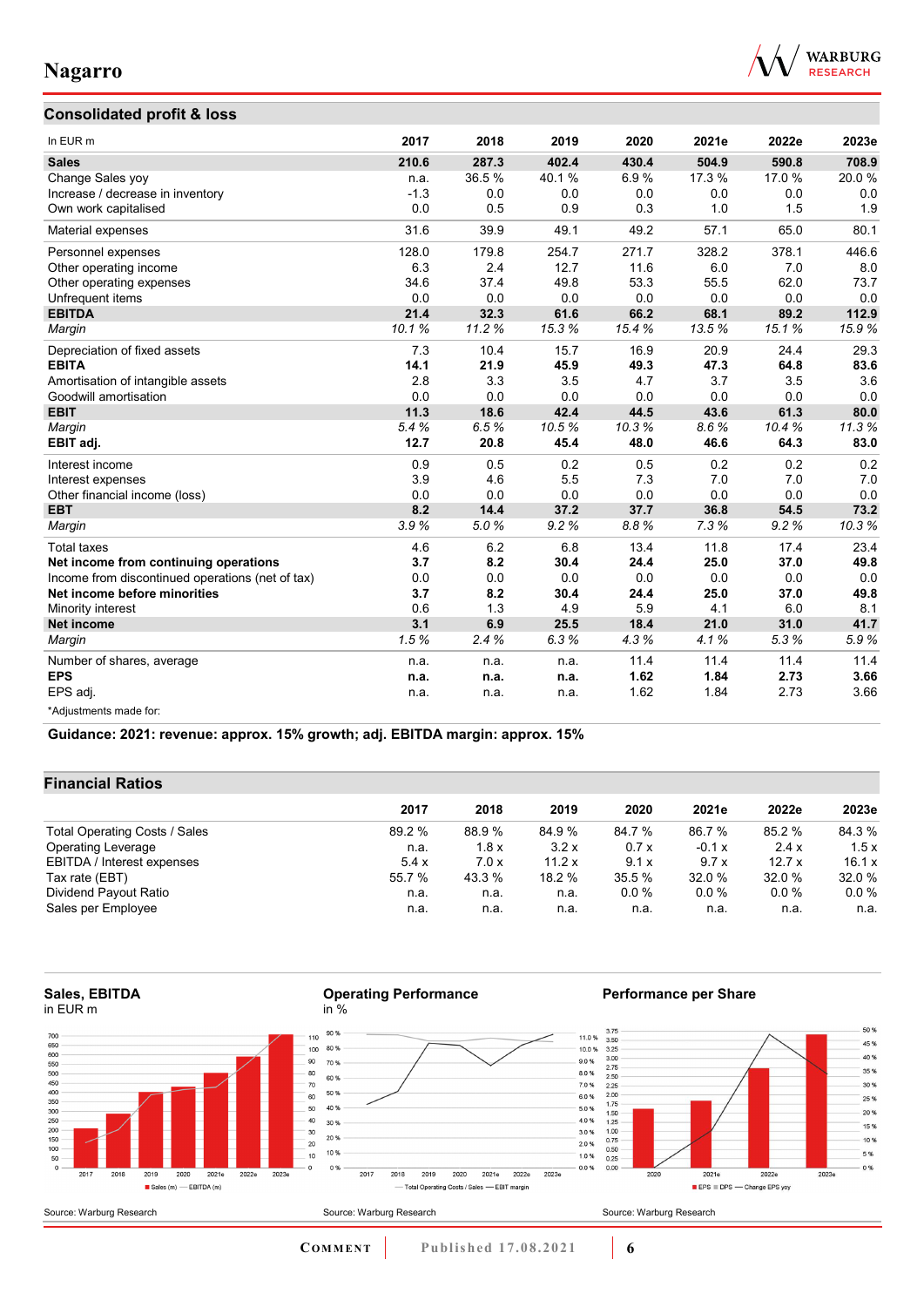## **Consolidated balance sheet**



| In EUR m                                                | 2017   | 2018   | 2019    | 2020    | 2021e  | 2022e  | 2023e  |
|---------------------------------------------------------|--------|--------|---------|---------|--------|--------|--------|
| <b>Assets</b>                                           |        |        |         |         |        |        |        |
| Goodwill and other intangible assets                    | 45.5   | 107.7  | 111.4   | 106.9   | 107.1  | 107.6  | 108.2  |
| thereof other intangible assets                         | 5.8    | 10.2   | 9.0     | 11.0    | 11.2   | 11.7   | 12.4   |
| thereof Goodwill                                        | 39.0   | 97.5   | 102.4   | 95.9    | 95.9   | 95.9   | 95.9   |
| Property, plant and equipment                           | 4.2    | 6.7    | 7.2     | 6.4     | 9.3    | 13.2   | 17.9   |
| Financial assets                                        | 3.6    | 3.4    | 2.7     | 3.0     | 3.0    | 3.0    | 3.0    |
| Other long-term assets                                  | 28.0   | 47.3   | 54.9    | 51.7    | 57.0   | 71.7   | 86.9   |
| <b>Fixed assets</b>                                     | 81.3   | 165.0  | 176.2   | 168.0   | 176.3  | 195.5  | 216.0  |
| Inventories                                             | 0.3    | 0.1    | $0.0\,$ | 0.1     | 0.1    | 0.2    | 0.3    |
| Accounts receivable                                     | 50.3   | 75.0   | 80.3    | 73.9    | 89.9   | 106.8  | 132.1  |
| Liquid assets                                           | 16.6   | 27.9   | 43.8    | 107.7   | 108.1  | 132.6  | 167.5  |
| Other short-term assets                                 | 17.7   | 29.1   | 41.7    | 37.1    | 41.0   | 47.5   | 52.0   |
| <b>Current assets</b>                                   | 84.8   | 132.1  | 165.8   | 218.8   | 239.1  | 287.1  | 351.9  |
| <b>Total Assets</b>                                     | 166.1  | 297.1  | 342.0   | 386.8   | 415.4  | 482.5  | 567.9  |
| Liabilities and shareholders' equity                    |        |        |         |         |        |        |        |
| Shareholders' equity                                    | 28.0   | 74.5   | 50.2    | 43.8    | 63.2   | 104.1  | 153.3  |
| Minority interest                                       | 5.4    | 14.4   | 9.7     | 2.7     | 3.0    | 3.0    | 4.0    |
| <b>Total equity</b>                                     | 33.5   | 88.9   | 59.9    | 46.5    | 66.2   | 107.1  | 157.3  |
| Provisions                                              | 12.6   | 20.9   | 25.5    | 33.2    | 34.5   | 37.0   | 40.0   |
| thereof provisions for pensions and similar obligations | 2.5    | 3.2    | 4.4     | 6.0     | 6.5    | 7.0    | 8.0    |
| Financial liabilities (total)                           | 60.9   | 92.1   | 125.3   | 182.6   | 168.2  | 168.2  | 168.2  |
| Short-term financial liabilities                        | 3.5    | 5.7    | 5.3     | 14.4    | 0.0    | 0.0    | 0.0    |
| Accounts payable                                        | 14.3   | 17.4   | 16.1    | 22.2    | 26.3   | 30.8   | 36.9   |
| Other liabilities                                       | 45.0   | 77.8   | 115.1   | 102.4   | 120.3  | 139.5  | 165.6  |
| <b>Liabilities</b>                                      | 132.7  | 208.2  | 282.0   | 340.3   | 349.3  | 375.4  | 410.6  |
| Total liabilities and shareholders' equity              | 166.1  | 297.1  | 342.0   | 386.8   | 415.4  | 482.5  | 567.9  |
| <b>Financial Ratios</b>                                 |        |        |         |         |        |        |        |
|                                                         | 2017   | 2018   | 2019    | 2020    | 2021e  | 2022e  | 2023e  |
|                                                         |        |        |         |         |        |        |        |
| <b>Efficiency of Capital Employment</b>                 |        |        |         |         |        |        |        |
| <b>Operating Assets Turnover</b>                        | 5.2x   | 4.8x   | 6.3x    | 8.8x    | 8.4x   | 7.9x   | 7.4x   |
| Capital Employed Turnover                               | 2.6x   | 1.8x   | 2.8x    | 3.4x    | 3.8x   | 3.9x   | 4.3x   |
| <b>ROA</b>                                              | 3.8%   | 4.2%   | 14.5 %  | 11.0%   | 11.9%  | 15.9%  | 19.3%  |
| <b>Return on Capital</b>                                |        |        |         |         |        |        |        |
| ROCE (NOPAT)                                            | 12.4 % | 8.9%   | 23.0%   | 21.0%   | 22.8%  | 29.5 % | 34.5 % |
| <b>ROE</b>                                              | 21.8%  | 13.4 % | 40.8%   | 39.2 %  | 39.2 % | 37.1%  | 32.4 % |
| Adj. ROE                                                | 21.8%  | 13.4 % | 40.8%   | 39.2 %  | 39.2 % | 37.1%  | 32.4 % |
| <b>Balance sheet quality</b>                            |        |        |         |         |        |        |        |
| Net Debt                                                | 46.9   | 67.4   | 86.0    | 80.8    | 66.6   | 42.6   | 8.7    |
| Net Financial Debt                                      | 44.3   | 64.2   | 81.6    | 74.8    | 60.1   | 35.6   | 0.7    |
| Net Gearing                                             | 140.1% | 75.8%  | 143.4 % | 173.7 % | 100.7% | 39.8%  | 5.5%   |
| Net Fin. Debt / EBITDA                                  | 207.6% | 198.8% | 132.4 % | 113.1 % | 88.2 % | 39.9%  | 0.6%   |
| Book Value / Share                                      | n.a.   | n.a.   | n.a.    | 3.8     | 5.5    | 9.1    | 13.5   |
| Book value per share ex intangibles                     | n.a.   | n.a.   | n.a.    | $-5.5$  | $-3.9$ | $-0.3$ | 4.0    |



**COMMENT** Published 17.08.2021 **7**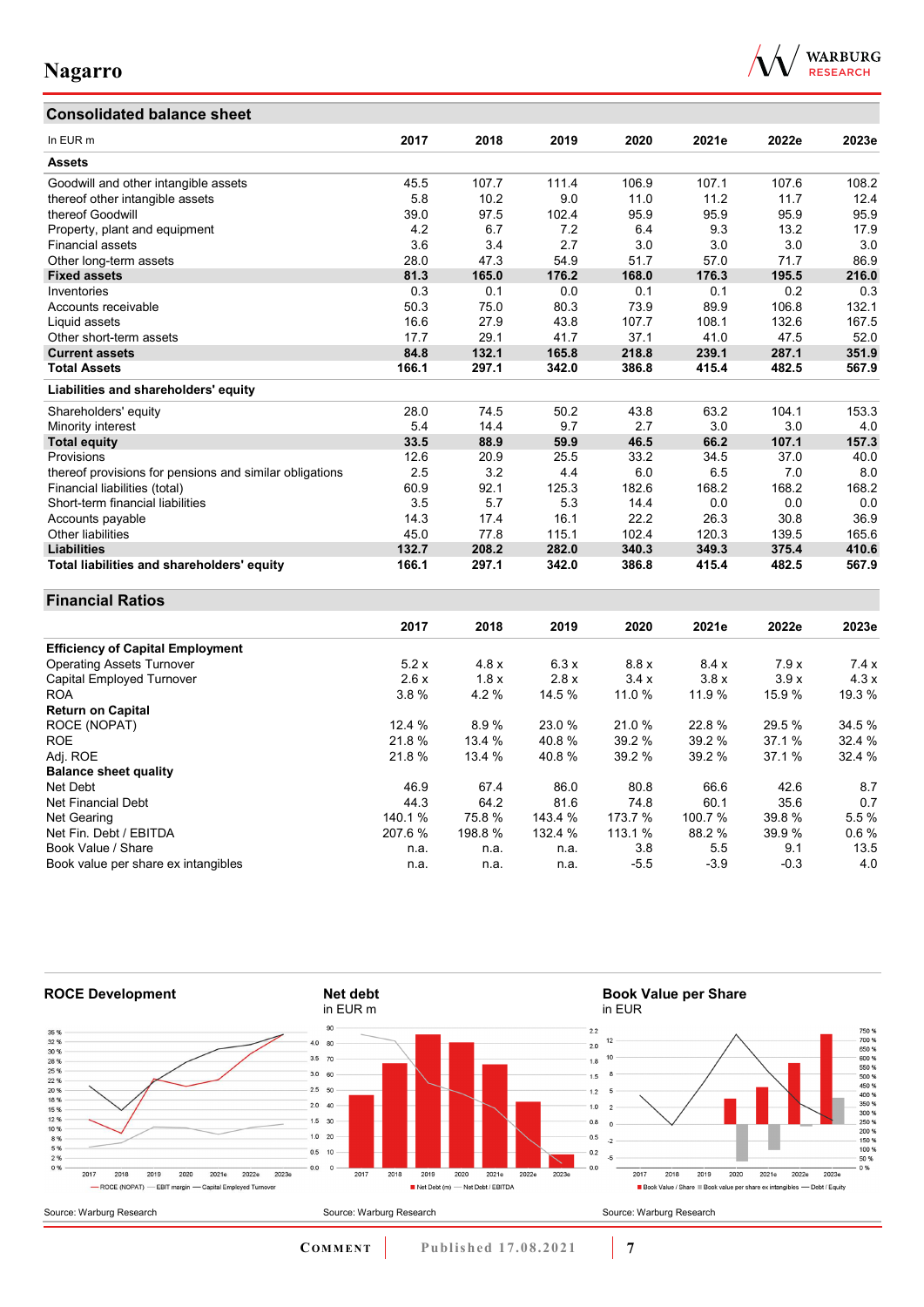## **Consolidated cash flow statement**



| In EUR m                                               | 2017    | 2018    | 2019    | 2020    | 2021e   | 2022e   | 2023e   |
|--------------------------------------------------------|---------|---------|---------|---------|---------|---------|---------|
| Net income                                             | 3.7     | 8.2     | 30.4    | 24.4    | 25.0    | 37.0    | 49.8    |
| Depreciation of fixed assets                           | 7.3     | 10.4    | 15.7    | 16.9    | 20.9    | 24.4    | 29.3    |
| Amortisation of goodwill                               | 0.0     | 0.0     | 0.0     | 0.0     | 0.0     | 0.0     | 0.0     |
| Amortisation of intangible assets                      | 2.8     | 3.3     | 3.5     | 4.7     | 3.7     | 3.5     | 3.6     |
| Increase/decrease in long-term provisions              | 0.3     | 0.6     | 0.4     | 1.2     | 0.5     | 0.5     | 1.0     |
| Other non-cash income and expenses                     | 2.3     | 3.1     | $-2.9$  | 6.6     | 0.0     | 0.0     | 0.0     |
| Cash Flow before NWC change                            | 16.4    | 25.6    | 47.1    | 53.8    | 50.1    | 65.4    | 83.6    |
| Increase / decrease in inventory                       | 0.0     | 0.0     | 0.0     | 0.0     | 0.0     | 0.0     | 0.0     |
| Increase / decrease in accounts receivable             | 0.0     | 0.0     | 0.0     | 0.0     | 0.0     | 0.0     | 0.0     |
| Increase / decrease in accounts payable                | 0.0     | 0.0     | 0.0     | 0.0     | 0.0     | 0.0     | 0.0     |
| Increase / decrease in other working capital positions | $-10.8$ | $-17.0$ | $-6.3$  | 15.6    | $-7.8$  | $-11.3$ | $-13.2$ |
| Increase / decrease in working capital (total)         | $-10.8$ | $-17.0$ | $-6.3$  | 15.6    | $-7.8$  | $-11.3$ | $-13.2$ |
| Net cash provided by operating activities [1]          | 5.5     | 8.6     | 40.9    | 69.4    | 42.3    | 54.2    | 70.4    |
| Investments in intangible assets                       | 0.0     | 0.0     | $-1.3$  | $-1.0$  | $-1.0$  | $-1.3$  | $-1.5$  |
| Investments in property, plant and equipment           | $-2.3$  | $-2.7$  | $-1.8$  | $-2.6$  | $-3.0$  | $-4.1$  | $-5.0$  |
| Payments for acquisitions                              | $-4.1$  | 5.0     | $-2.9$  | $-7.8$  | $-2.9$  | 0.0     | 0.0     |
| <b>Financial investments</b>                           | $-0.3$  | 0.4     | $-2.5$  | 1.2     | 0.0     | 0.0     | 0.0     |
| Income from asset disposals                            | 0.0     | 0.0     | 0.4     | 0.1     | 0.0     | 0.0     | 0.0     |
| Net cash provided by investing activities [2]          | $-6.7$  | 2.7     | $-8.0$  | $-10.1$ | $-6.9$  | $-5.4$  | $-6.5$  |
| Change in financial liabilities                        | 9.0     | 4.3     | $-3.3$  | 23.9    | $-14.4$ | 0.0     | 0.0     |
| Dividends paid                                         | 0.0     | 0.0     | 0.0     | 0.0     | 0.0     | 0.0     | 0.0     |
| Purchase of own shares                                 | 0.0     | 0.0     | 0.0     | 0.0     | 0.0     | 0.0     | 0.0     |
| Capital measures                                       | 0.0     | 0.0     | 0.0     | 0.1     | 0.0     | 0.0     | 0.0     |
| Other                                                  | $-6.5$  | $-8.1$  | $-13.8$ | $-17.5$ | $-20.7$ | $-24.2$ | $-29.1$ |
| Net cash provided by financing activities [3]          | 2.5     | $-3.9$  | $-17.1$ | 6.5     | $-35.1$ | $-24.2$ | $-29.1$ |
| Change in liquid funds [1]+[2]+[3]                     | 1.3     | 7.5     | 15.7    | 65.8    | 0.3     | 24.5    | 34.9    |
| Effects of exchange-rate changes on cash               | $-0.7$  | 0.4     | 0.4     | $-1.4$  | 0.0     | 0.0     | 0.0     |
| Cash and cash equivalent at end of period              | 0.7     | 24.4    | 44.0    | 108.1   | 108.1   | 132.6   | 167.5   |

### **Financial Ratios**

| נ ווועווטועו ולענוט                  |           |          |          |         |          |         |         |
|--------------------------------------|-----------|----------|----------|---------|----------|---------|---------|
|                                      | 2017      | 2018     | 2019     | 2020    | 2021e    | 2022e   | 2023e   |
| <b>Cash Flow</b>                     |           |          |          |         |          |         |         |
| <b>FCF</b>                           | $-3.8$    | $-3.9$   | 22.8     | 48.2    | 17.6     | 24.5    | 34.9    |
| Free Cash Flow / Sales               | $-1.8%$   | $-1.3%$  | 5.7%     | 11.2 %  | 3.5%     | 4.2%    | 4.9%    |
| Free Cash Flow Potential             | 14.5      | 13.6     | 36.8     | 31.6    | 31.6     | 42.1    | 53.9    |
| Free Cash Flow / Net Profit          | $-124.2%$ | $-56.5%$ | 89.4 %   | 261.5 % | 84.0 %   | 79.1 %  | 83.7 %  |
| Interest Received / Avg. Cash        | 10.8%     | 2.1%     | $0.6\%$  | 0.7%    | 0.2%     | 0.2%    | 0.1%    |
| Interest Paid / Avg. Debt            | 12.9 %    | 6.0%     | 5.0%     | 4.7 %   | 4.0%     | 4.2%    | 4.2%    |
| <b>Management of Funds</b>           |           |          |          |         |          |         |         |
| Investment ratio                     | $1.1 \%$  | 0.9%     | $0.8 \%$ | 0.8%    | $0.8 \%$ | 0.9%    | $0.9\%$ |
| Maint. Capex / Sales                 | 1.1%      | 0.9%     | 0.8%     | 0.8%    | 0.8%     | 0.9%    | 0.9%    |
| Capex / Dep                          | 22.7 %    | 19.4 %   | 16.1 %   | 16.5 %  | 16.4 %   | 19.5 %  | 19.7%   |
| Avg. Working Capital / Sales         | 8.6%      | 15.5 %   | 13.6 %   | 11.5 %  | 9.2%     | 9.5%    | 9.8%    |
| Trade Debtors / Trade Creditors      | 352.3 %   | 431.9 %  | 500.3 %  | 332.8 % | 341.8%   | 346.8%  | 358.0 % |
| <b>Inventory Turnover</b>            | 119.2 $x$ | 398.7 x  | 5452.4 x | 387.1 x | 570.6 x  | 324.9 x | 267.0 x |
| Receivables collection period (days) | 87        | 95       | 73       | 63      | 65       | 66      | 68      |
| Payables payment period (days)       | 165       | 159      | 119      | 165     | 168      | 173     | 168     |
| Cash conversion cycle (Days)         | -75       | $-106$   | $-103$   | $-172$  | $-183$   | $-189$  | $-180$  |

#### **CAPEX and Cash Flow** in EUR m



**Free Cash Flow Generation**

**COMMENT** Published 17.08.2021 **8** 

**Working Capital**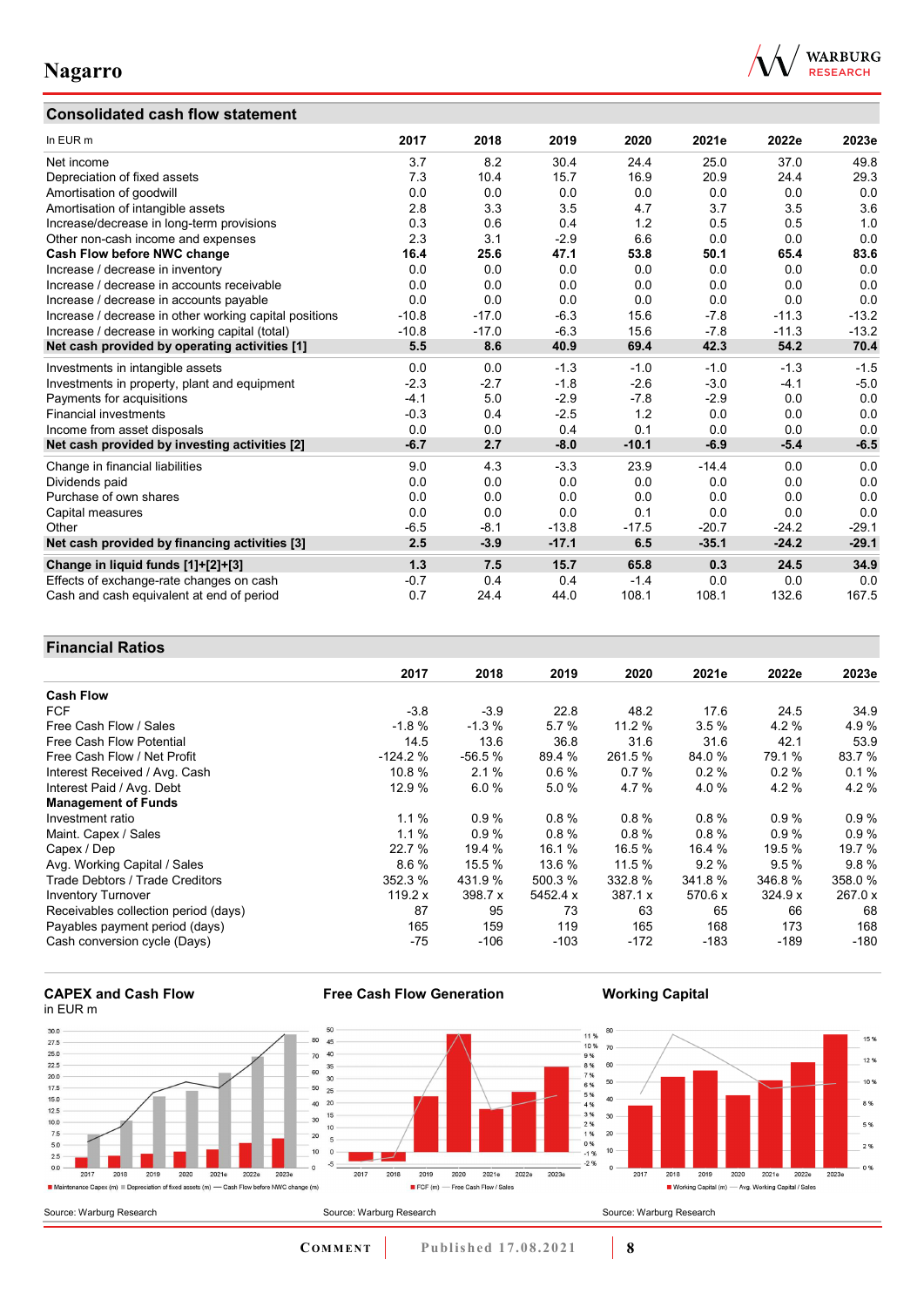

### **LEGAL DISCLAIMER**

This research report ("investment recommendation") was prepared by the Warburg Research GmbH, a fully owned subsidiary of the M.M.Warburg & CO (AG & Co.) KGaA and is passed on by the M.M.Warburg & CO (AG & Co.) KGaA. It is intended solely for the recipient and may not be passed on to another company without their prior consent, regardless of whether the company is part of the same corporation or not. It contains selected information and does not purport to be complete. The investment recommendation is based on publicly available information and data ("information") believed to be accurate and complete. Warburg Research GmbH neither examines the information for accuracy and completeness, nor guarantees its accuracy and completeness. Possible errors or incompleteness of the information do not constitute grounds for liability of M.M.Warburg & CO (AG & Co.) KGaA or Warburg Research GmbH for damages of any kind whatsoever, and M.M.Warburg & CO (AG & Co.) KGaA and Warburg Research GmbH are not liable for indirect and/or direct and/or consequential damages. In particular, neither M.M.Warburg & CO (AG & Co.) KGaA nor Warburg Research GmbH are liable for the statements, plans or other details contained in these investment recommendations concerning the examined companies, their affiliated companies, strategies, economic situations, market and competitive situations, regulatory environment, etc. Although due care has been taken in compiling this investment recommendation, it cannot be excluded that it is incomplete or contains errors. M.M.Warburg & CO (AG & Co.) KGaA and Warburg Research GmbH, their shareholders and employees are not liable for the accuracy and completeness of the statements, estimations and the conclusions derived from the information contained in this investment recommendation. Provided a investment recommendation is being transmitted in connection with an existing contractual relationship, i.e. financial advisory or similar services, the liability of M.M.Warburg & CO (AG & Co.) KGaA and Warburg Research GmbH shall be restricted to gross negligence and wilful misconduct. In case of failure in essential tasks, M.M.Warburg & CO (AG & Co.) KGaA and Warburg Research GmbH are liable for normal negligence. In any case, the liability of M.M.Warburg & CO (AG & Co.) KGaA and Warburg Research GmbH is limited to typical, expectable damages. This investment recommendation does not constitute an offer or a solicitation of an offer for the purchase or sale of any security. Partners, directors or employees of M.M.Warburg & CO (AG & Co.) KGaA, Warburg Research GmbH or affiliated companies may serve in a position of responsibility, i.e. on the board of directors of companies mentioned in the report. Opinions expressed in this investment recommendation are subject to change without notice. All rights reserved.

#### **COPYRIGHT NOTICE**

This work including all its parts is protected by copyright. Any use beyond the limits provided by copyright law without permission is prohibited and punishable. This applies, in particular, to reproductions, translations, microfilming, and storage and processing on electronic media of the entire content or parts thereof.

#### **DISCLOSURE ACCORDING TO §85 OF THE GERMAN SECURITIES TRADING ACT (WPHG), MAR AND MIFID II INCL. COMMISSION DELEGATED REGULATION (EU) 2016/958 AND (EU) 2017/565**

The valuation underlying the investment recommendation for the company analysed here is based on generally accepted and widely used methods of fundamental analysis, such as e.g. DCF Model, Free Cash Flow Value Potential, NAV, Peer Group Comparison or Sum of the Parts Model (see also [http://www.mmwarburg.de/disclaimer/disclaimer.htm#Valuation\)](http://www.mmwarburg.de/disclaimer/disclaimer.htm#Valuation). The result of this fundamental valuation is modified to take into consideration the analyst's assessment as regards the expected development of investor sentiment and its impact on the share price.

Independent of the applied valuation methods, there is the risk that the price target will not be met, for instance because of unforeseen changes in demand for the company's products, changes in management, technology, economic development, interest rate development, operating and/or material costs, competitive pressure, supervisory law, exchange rate, tax rate etc. For investments in foreign markets and instruments there are further risks, generally based on exchange rate changes or changes in political and social conditions.

This commentary reflects the opinion of the relevant author at the point in time of its compilation. A change in the fundamental factors underlying the valuation can mean that the valuation is subsequently no longer accurate. Whether, or in what time frame, an update of this commentary follows is not determined in advance.

Additional internal and organisational arrangements to prevent or to deal with conflicts of interest have been implemented. Among these are the spatial separation of Warburg Research GmbH from M.M.Warburg & CO (AG & Co.) KGaA and the creation of areas of confidentiality. This prevents the exchange of information, which could form the basis of conflicts of interest for Warburg Research GmbH in terms of the analysed issuers or their financial instruments.

The analysts of Warburg Research GmbH do not receive a gratuity – directly or indirectly – from the investment banking activities of M.M.Warburg & CO (AG & Co.) KGaA or of any company within the Warburg-Group.

All prices of financial instruments given in this investment recommendation are the closing prices on the last stock-market trading day before the publication date stated, unless another point in time is explicitly stated.

M.M.Warburg & CO (AG & Co.) KGaA and Warburg Research GmbH are subject to the supervision of the Federal Financial Supervisory Authority, BaFin. M.M.Warburg & CO (AG & Co.) KGaA is additionally subject to the supervision of the European Central Bank (ECB).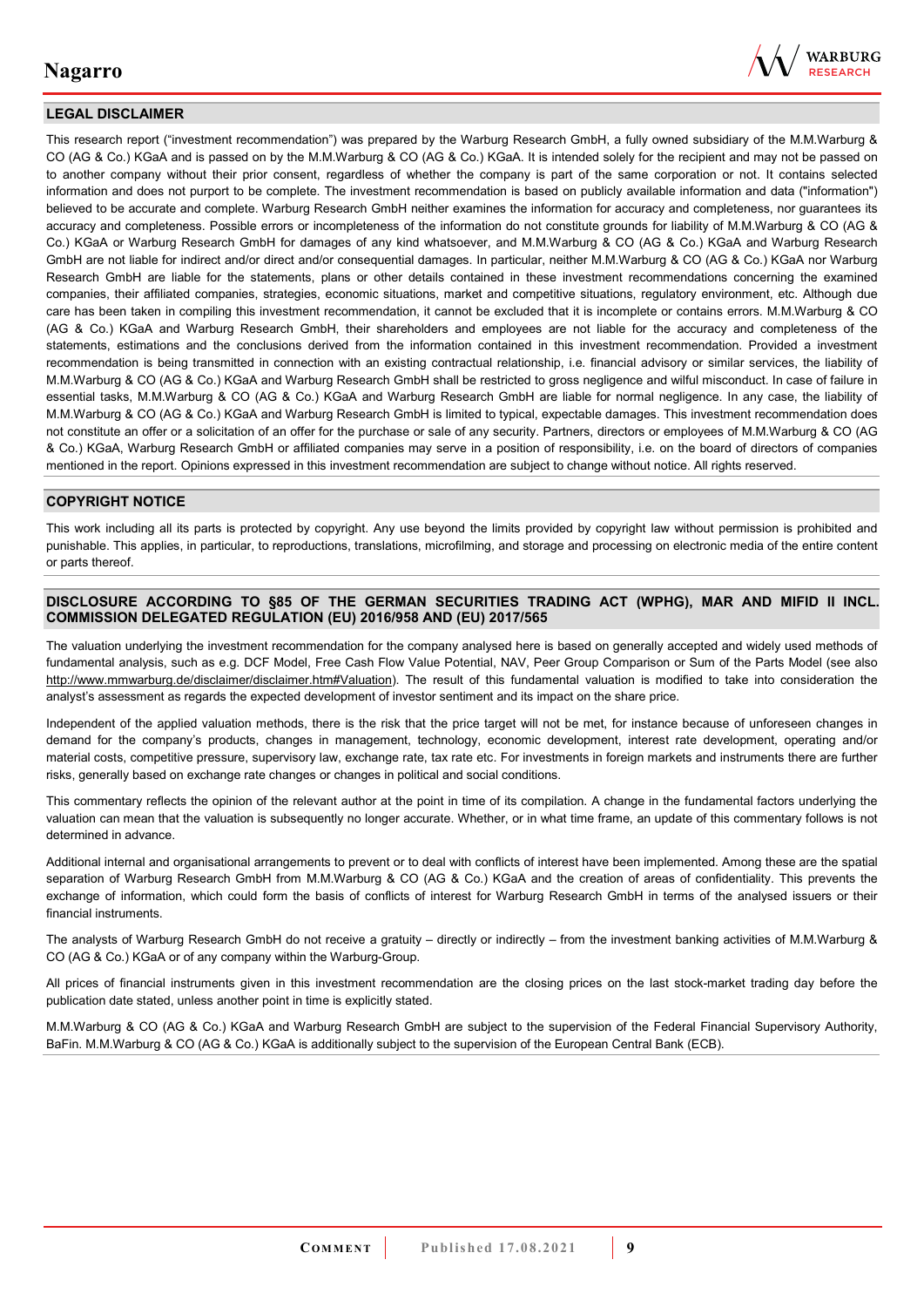

#### **SOURCES**

All **data and consensus estimates** have been obtained from FactSet except where stated otherwise.

The **Warburg ESG Risk Score** is based on information © 2020 MSCI ESG Research LLC. Reproduced by permission. Although Warburg Research's information providers, including without limitation, MSCI ESG Research LLC and its affiliates (the "ESG Parties"), obtain information (the "Information") from sources they consider reliable, none of the ESG Parties warrants or guarantees the originality, accuracy and/or completeness, of any data herein and expressly disclaim all express or implied warranties, including those of merchantability and fitness for a particular purpose. The Information may only be used for your internal use, may not be reproduced or redisseminated in any form and may not be used as a basis for, or a component, of any financial instruments or products indices. Further, none of the Information can in and of itself be used to determine which securities to buy or sell or when to buy or sell them. None of the ESG Parties shall have any liability for any errors or omissions in connection with any data herein, or any liability for any direct, indirect, special, punitive, consequential or any other damage (including lost profits) even if notified of the possibility.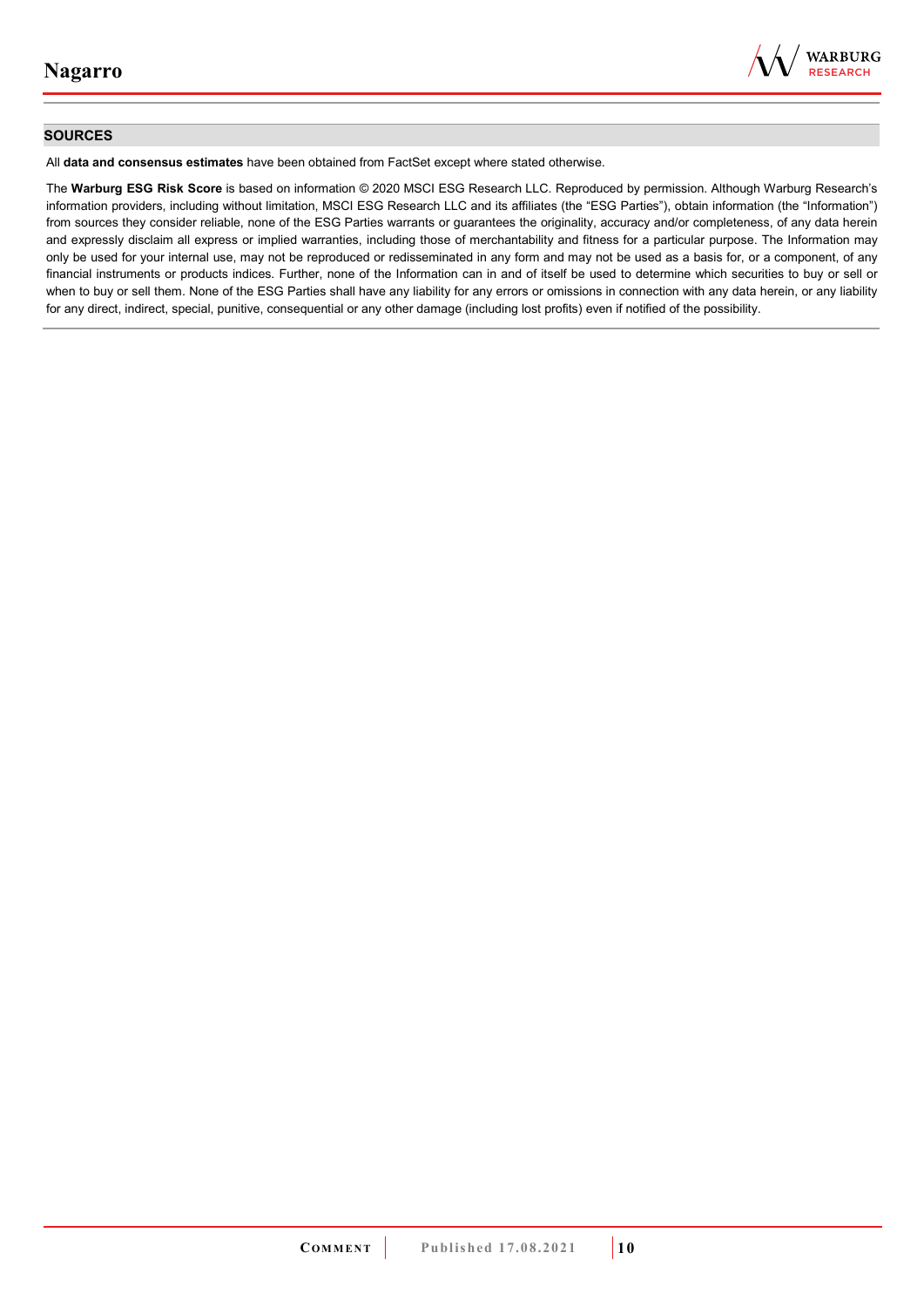

#### **Additional information for clients in the United States**

1. This research report (the "Report") is a product of Warburg Research GmbH, Germany, a fully owned subsidiary of M.M.Warburg & CO (AG & Co.)

KGaA, Germany (in the following collectively "Warburg"). Warburg is the employer of the research analyst(s), who have prepared the Report. The research analyst(s) reside outside the United States and are not associated persons of any U.S. regulated broker-dealer and therefore are not subject to the supervision of any U.S. regulated broker-dealer.

2. The Report is provided in the United States for distribution solely to "major U.S. institutional investors" under Rule 15a-6 of the U.S. Securities Exchange Act of 1934 by CIC.

3. CIC (Crédit Industriel et Commercial) and M.M. Warburg & CO have concluded a Research Distribution Agreement that gives CIC Market Solutions exclusive distribution in France, the US and Canada of the Warburg Research GmbH research product.

4. The research reports are distributed in the United States of America by CIC ("CIC") pursuant to a SEC Rule 15a-6 agreement with CIC Market Solutions Inc ("CICI"), a U.S. registered broker-dealer and a related company of CIC, and are distributed solely to persons who qualify as "Major U.S. Institutional Investors" as defined in SEC Rule 15a-6 under the Securities Exchange Act of 1934.

5. Any person who is not a Major U.S. Institutional Investor must not rely on this communication. The delivery of this research report to any person in the United States of America is not a recommendation to effect any transactions in the securities discussed herein, or an endorsement of any opinion expressed herein.

#### **Reference in accordance with section 85 of the German Securities Trading Act (WpHG) and Art. 20 MAR regarding possible conflicts of interest with companies analysed:**

- **-1-** Warburg Research, or an affiliated company, or an employee of one of these companies responsible for the compilation of the research, hold a **share of more than 5%** of the equity capital of the analysed company.
- **-2-**  Warburg Research, or an affiliated company, within the last twelve months participated in the **management of a consortium** for an issue in the course of a public offering of such financial instruments, which are, or the issuer of which is, the subject of the investment recommendation.
- **-3-** Companies affiliated with Warburg Research **manage financial instruments**, which are, or the issuers of which are, subject of the investment recommendation, in a market based on the provision of buy or sell contracts.

MMWB, Warburg Research, or an affiliated company, reached an agreement with the issuer to provide **investment banking and/or investment services** and the relevant agreement was in force in the last 12 months or there arose for this period, based on the relevant

- **-4**  agreement, the obligation to provide or to receive a service or compensation - provided that this disclosure does not result in the disclosure of confidential business information.
- **-5-** The company compiling the analysis or an affiliated company had reached an **agreement on the compilation of the investment recommendation** with the analysed company.
- **-6a-** Warburg Research, or an affiliated company, holds a **net long position of more than 0.5%** of the total issued share capital of the analysed company.
- **-6b-** Warburg Research, or an affiliated company, holds a **net short position of more than 0.5%** of the total issued share capital of the analysed company.
- **-6c-** The issuer holds shares of more than 5% of the total issued capital of Warburg Research or an affiliated company.
- **-7-** The company preparing the analysis as well as its affiliated companies and employees have **other important interests** in relation to the analysed company, such as, for example, the exercising of mandates at analysed companies.

| Company |   | Disclosure Link to the historical price targets and rating changes (last 12 months) |
|---------|---|-------------------------------------------------------------------------------------|
| Nagarro | 5 | http://www.mmwarburg.com/disclaimer/disclaimer_en/DE000A3H2200.htm                  |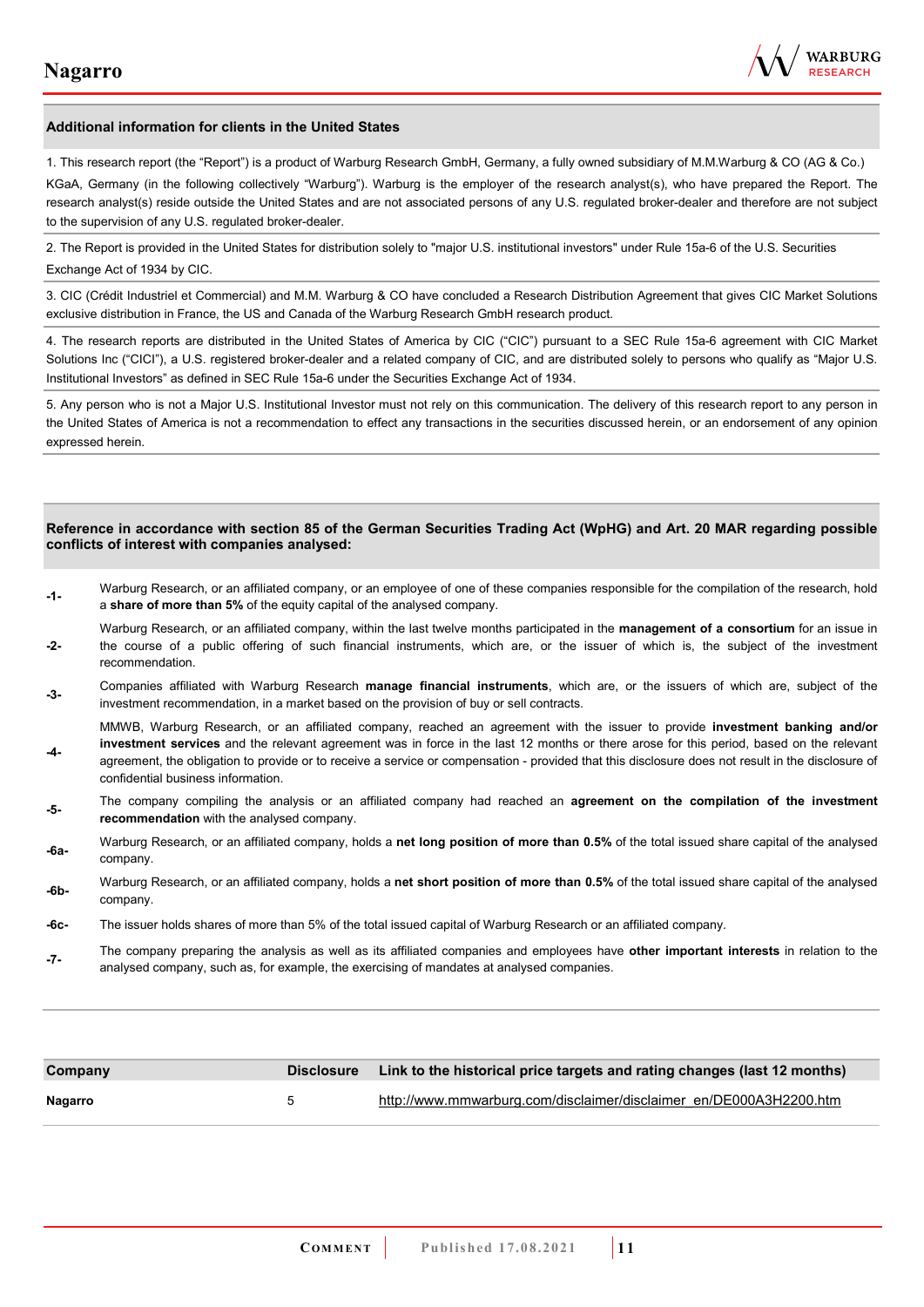

### **INVESTMENT RECOMMENDATION**

Investment recommendation: expected direction of the share price development of the financial instrument up to the given price target in the opinion of the analyst who covers this financial instrument.

| -B-           | Buy:                     | The price of the analysed financial instrument is expected to rise over the next 12 months.                  |  |
|---------------|--------------------------|--------------------------------------------------------------------------------------------------------------|--|
| -H-<br>Hold:  |                          | The price of the analysed financial instrument is expected to remain mostly flat over the next 12<br>months. |  |
| -S-           | Sell:                    | The price of the analysed financial instrument is expected to fall over the next 12 months.                  |  |
| $\frac{1}{2}$ | <b>Rating suspended:</b> | The available information currently does not permit an evaluation of the company.                            |  |

#### **WARBURG RESEARCH GMBH – ANALYSED RESEARCH UNIVERSE BY RATING**

| Rating           | <b>Number of stocks</b> | % of Universe |
|------------------|-------------------------|---------------|
| Buy              | 146                     | 68            |
| Hold             | 61                      | 28            |
| Sell             | 6                       | 3             |
| Rating suspended | 2                       | 1             |
| <b>Total</b>     | 215                     | 100           |

### **WARBURG RESEARCH GMBH – ANALYSED RESEARCH UNIVERSE BY RATING …**

**… taking into account only those companies which were provided with major investment services in the last twelve months.** 

| Rating           | <b>Number of stocks</b> | % of Universe |
|------------------|-------------------------|---------------|
| Buy              | 40                      | 75            |
| Hold             | 11                      | 21            |
| Sell             | 0                       | $\Omega$      |
| Rating suspended | 2                       | 4             |
| Total            | 53                      | 100           |

### **PRICE AND RATING HISTORY NAGARRO AS OF 17.08.2021**



Markings in the chart show rating changes by Warburg Research GmbH in the last 12 months. Every marking details the date and closing price on the day of the rating change.